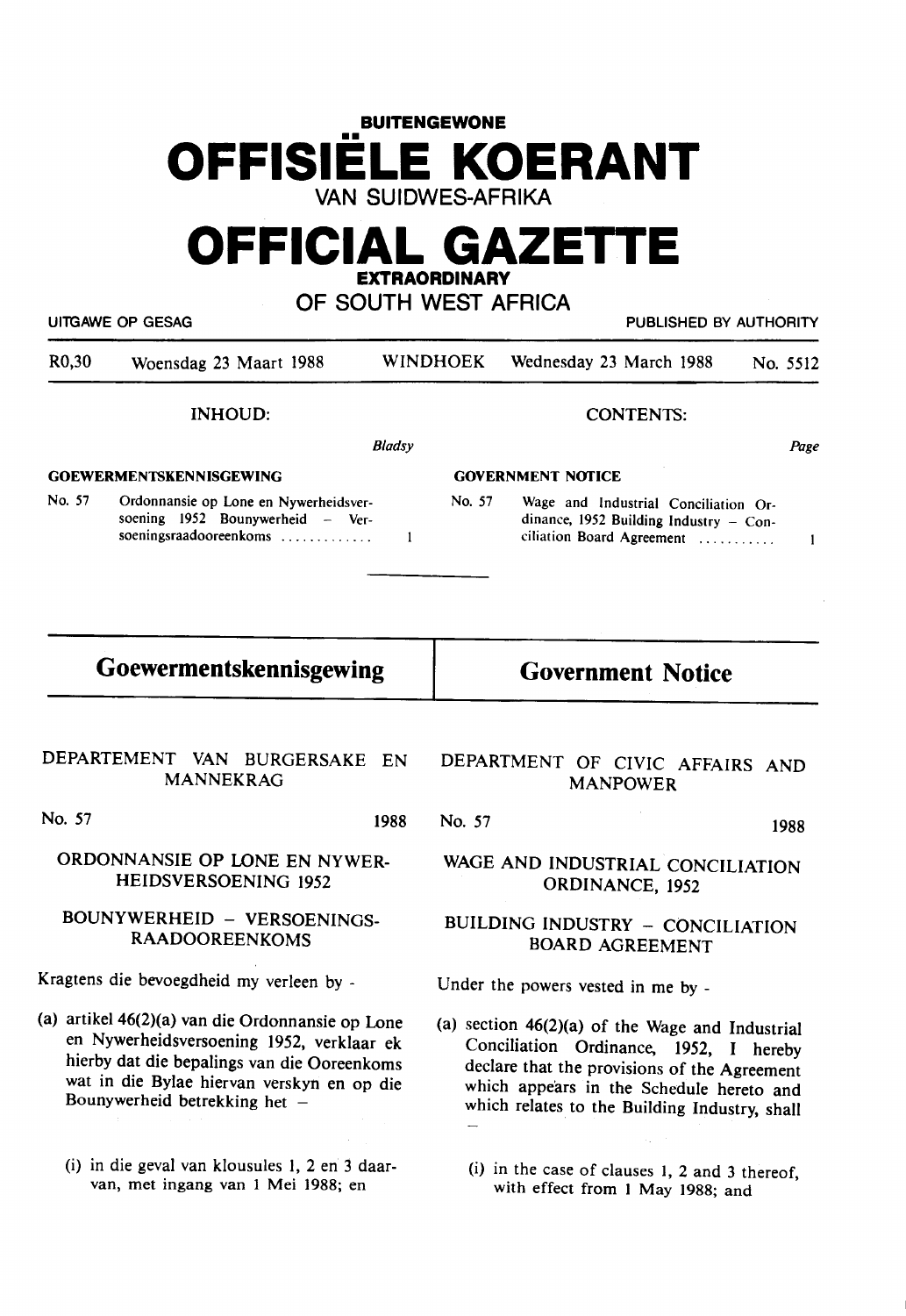(ii) in die geval van klousule 4 daarvan, met ingang van l April 1988,

en vir die tydperk wat op 31 Desember 1989 eindig, bindend is op die werkgewersorganisasie en die vakvereniging wat die Ooreenkoms aangegaan het en op die werkgewers en werknemers wat lede van genoemde organisasie of vereniging is;

- (b) artikel 46(2)(b) van genoemde Ordonnansie, verklaar ek hierby, bykomend dat die bepalings van die Ooreenkoms in genoemde paragraaf (a) vermeld, maar uitgesonderd klousule 1 daarvan,  $-$ 
	- (i) in die geval van klousules 2 en 3 daarvan, met ingang van I Mei 1988; en
	- (ii) in die geval van klousule 4 daarvan, met ingang van 1 April 1988,

en vir die tydperk wat op 31 Desember 1989 eindig, bindend is op alle ander werkgewers en werknemers in die Bounywerheid in die Gebied Suidwes-Afrika.

## **M.K. KATJIUONGUA**

Minister van Mannekrag en Nasionale Gesondheid en Welsyn Windhoek, 11 Maart 1988

(ii) in the case of clause 4 thereof, with effect from 1 April 1988,

and for the period ending 31 December 1989, be binding upon the employers' organisation and the trade union which entered into the said Agreement and upon the employers and employees who are members of the said organisation or union;

- (b) section 46(2)(b) of the said Ordinance, I hereby further declare that the provisions of the Agreement mentioned in paragraph (a), but excluding clause 1 thereof, shall  $-$ 
	- (i) in the case of clauses 2 and 3 thereof, with effect from I May 1988; and
	- (ii) in the case of clause 4 thereof, with effect from I April 1988,

and for the period ending 31 December 1989, be binding upon all other employers and employees engaged in the Building Industry in the Territory of South West Africa.

**M.K.** KATJIUONGUA

Minister of Manpower and<br>National Health and Welfare

Windhoek, 11 March 1988

# BYLAE

## **OOREENKOMS**

ingevolge die Ordonnansie op Lone en Nywerheidsversoening No. 35 van **1952,** aangegaan tussen die

Master Builders and Allied Trades Association of South West Africa

en die

## Namibia Bouwerkersunie

wat partye by die Versoeningsraad is waarvan die instelling deur die Kabinet goedgekeur is op I Desember 1987.

#### **SCHEDULE**

## **AGREEMENT**

in accordance with the provisions of the Wage and Industrial Conciliation Ordinance No. 35 of 1952 made and entered into between the

Master Builders and Allied Trades Association of South West Africa

## and the

# Namibia Building Workers Union

being parties to the Conciliation Board, the establishment of which was approved by the Cabinet on I December 1987.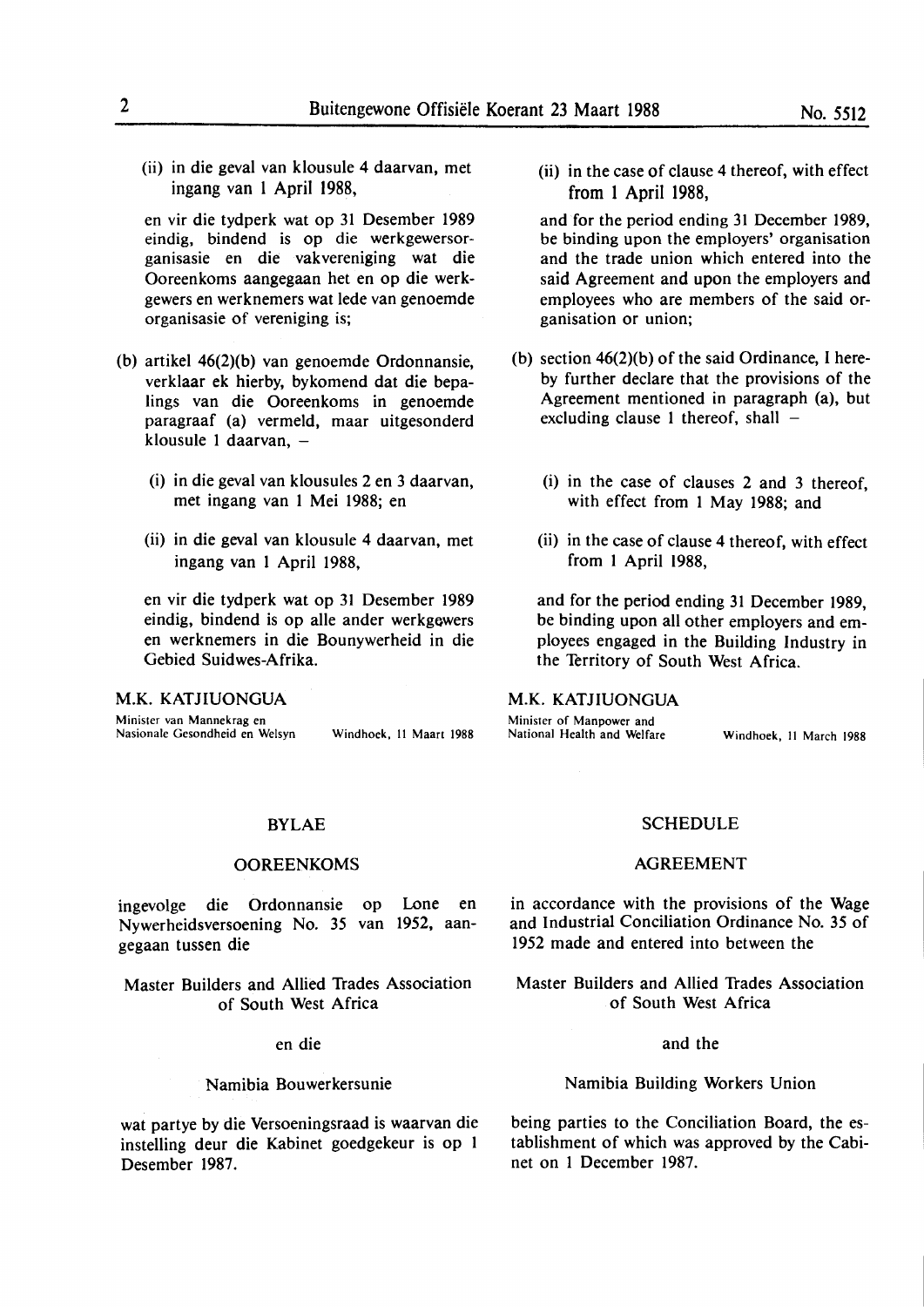# 1. GELDIGHEIDSDUUR EN TOEPAS-SINGSBESTEK VAN OOREENKOMS

- (1) Hierdie Ooreenkorns tree in werking op 'n datum wat deur die Minister van Mannekrag en Nasionale Gesondheid en Weisyn bepaal word en geld tot 31 Desember 1989 of vir sodanige tydperk as wat hy vasstel.
- (2) Hierdie Ooreenkoms moet in die Bounywerheid in Suidwes-Afrika/Namibie nagekom word deur alle werkgewers wat lede is van die Master Builders and Allied Trades Association of South West Africa en deur alle werknemers wat lede is van die Namibia Bouwerkersunie.

## 2. **WOORDOMSKRYWING**

Tensy die teenoorgestelde bedoeling blyk, het elke uitdrukking wat in hierdie Ooreenkoms gebesig en in die Ordonnansie op Lone en Nywerheidsversoening 1952, omskryf word, dieselfde betekenis as in die Ordonnansie, en, tensy onbestaanbaar met die samehang, be $teken -$ 

''Ambagsman" 'n werknemer wat in diens is in enige bedryf in die Bounywerheid wat aangewys is ingevolge die Vakleerlinge Ordonnansie No. 12 van 1938, soos gewysig, wat werk verrig soos uiteengesit in die praktiese opleidingskedule voorgeskryf kragtens daardie Ordonnansie ten opsigte van daardie aangewese bedryf en wat minstens vyf jaar praktiese ervaring in daardie bepaalde bedryf opgedoen het;

"Arbeider" 'n werknemer wat werk van ongeskoolde aard verrig wat nie aan enige ander kategoriee werknemers hierin gespesifiseer toegewys is nie of sodanige ander kategorieë werknemers help waar nodig, sonder om die werk van sodanige ander kategorieë werknemers te verrig;

"Bounywerheid" sonder om die algemeen erkende betekenis van die uitdrukking enigerwyse te beperk, die Nywerheid waarin werkgewers en werknemers met mekaar geassosieer is met die doel om **enige** gebou, brug,

# 1. **PERIOD** OF **OPERATION AND** SCOPE OF **APPLICATION** OF **AGREEMENT**

- (1) This Agreement shall come ihto operation on a date to be fixed by the Minister of Manpower and National Health· and Welfare and shall remain in force until 31 December 1989, or for such period as may be specified by him.
- (2) This Agreement shall be observed in the Building Industry in South West Africa/Namibia by all employers who are members of the Master Builders and Allied Trades Association of South West Africa and by all employees who are members of the Namibia Building Workers Union.

## 2. DEFINITIONS

Unless the contrary appears, any expression used in this Agreement which is defined in the Wage and Industrial Conciliation Ordinance, 1952, shall have the same meaning as in the Ordinance and unless inconsistent with the  $context -$ 

"Artisan" shall mean an employee employed in any trade in the Building Industry designated in terms of the Apprenticeship Ordinance No. 12 of 1938, as amended, who performs any work specified in the practical training schedule prescribed under that Ordinance in respect of that designated trade and who has gained at least five years' practical experience in that particular trade;

"Building Industry" shall, without in any way limiting the generally accepted meaning of the expression, mean the Industry in which employers and employees are associated, for the purpose of constructing, altering, renovating, repairing or demolishing any building, bridge, road, irrigation work or similar work in the course of construction, alteration, renovation, repair or demolition and shall include all work incidental thereto or consequent thereon.

"Labourer" shall mean an employee engaged in any work of an unskilled nature not apportioned to any other categories of employees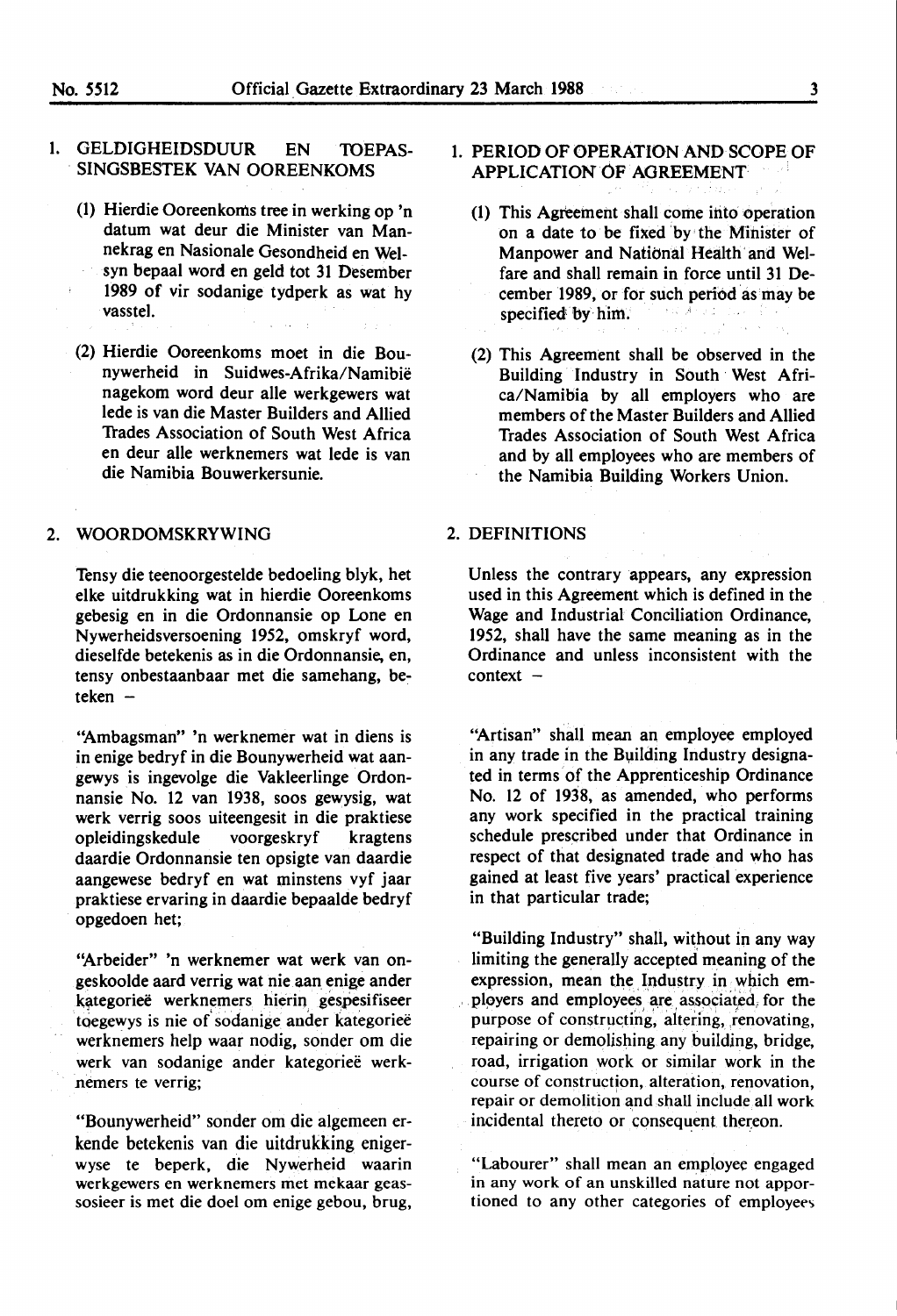pad, besproeiingswerk of soortgelyke werk te bou, te verander, op te knap, te herstel of te sloop onderwyl dit gebou, verander, opgeknap, herstel of gesloop word en omvat dit alle werk wat daarmee in verband staan of daaruit voortspruit;

l i ,,. "Leierhand". 'n werknemer wat hoofsaaklik werk van geskoolde aard verrig wat gewoonlik deur 'n ambagsman of 'n meestervakman verrig word, maar wat ook in 'n toesighoudende hoedanigheid in diens mag wees, werk aan ander werknemers onder sy beheer en\_ toesig , uitdeel en dissipline handhaaf; -  $\label{eq:1} \mathcal{L}_{\text{max}} = \mathcal{L}_{\text{max}} + \mathcal{L}_{\text{max}} \mathcal{L}_{\text{max}}$ 

"Meestervakman" 'n werknemer wat in diens is in enige bedryf in die Bounywerheid wat aangewys is ingevolge die Vakleerlinge Ordonnansie No. 12 van 1938, soos gewysig, wat 'n bedryfstoets in daardie bepaalde bedryf ingevolge die genoemde Vakleerlinge Ordonnansie of die Wet op Mannekragopleiding No. 56 van 1981 (RSA) geslaag het.

a constitution of a service constant with constitu-

to day a service and the state fire

The Hey We

# 3. BESOLDIGING

(1) Die minimum uurloon wat deur 'n werkgewer aan elke lid van onderstaande klasse werknemers betaal en deur die werknemer aanvaar moet word, is soos hieronder uiteengesit:

| Arbeider (Windhoek munisi-    |       |
|-------------------------------|-------|
| pale gebied)                  | R1,05 |
| Arbeider (Keetmanshoop        |       |
| munisipale gebied)            | R0,85 |
| Arbeider (Swakopmund          |       |
| munisipale gebied)            | R0,85 |
| Arbeider (alle ander gebiede) | R0,80 |
| Ambagsman Skilder             | R3,50 |
| V.A. Teël-/matlêer            | R4,00 |
| Ambagsman Pleisteraar         | R4,20 |
| Ambagsman Messelaar           | R4,20 |
| Ambagsman Loodgleter          | R4,20 |
| Ambagsman Timmerman           | R4,50 |
| Ambagsman Elektrisien         | R4,75 |
| Ambagsman Skrynwerker         | R5,30 |
| Meestervakman                 | R5,90 |
| Leierhand                     | R6,80 |
|                               |       |

od ni nasovo koja spalno kolika Vika o Sharakov

. specified herein or assisting such other categories: of  $:$ employees, wherever: necessary, but not performing the work of such other categories of employees;  $\Box$ STRAIN NEWSFILM ON THE REPORT OF A RAIL

, and consequently separate  $\mathbb{R}^n$  as for the

"Leading hand" shall mean an employee primarily engaged in any work of a skilled nature usually performed by an artisan or a master craftsman but who may also be employed in a supervisory capacity, giving out . work to other employees under his control and supervision and maintaining discipline;

"Master craftsman" shall mean an employee employed in any trade in the Building Industry designated in terms of the Apprenticeship Ordinance No. 12 of 1938, as amended, who has passed a trade test in that particular trade in terms of the said Apprenticeship Ordinance or the. Manpower Training Act No. 56 of 1981 **{RSA).** 

 $\sim 10^{11}$  km  $^{-1}$ 

**Sadan** 

# 3. **REMUNERATION**

 $\sim$ 

(1) The minimum hourly wages which shall be paid by an employer to and which shall be accepted by each member of the following classes of his employees shall be as set out below:

| Labourer (Windhoek munici-                          |                    |
|-----------------------------------------------------|--------------------|
| pal area)                                           | R1,05              |
| Labourer (Keetmanshoop                              |                    |
| municipal area)                                     | R <sub>0</sub> ,85 |
| Labourer (Swakopmund                                |                    |
| municipal area)                                     | R <sub>0</sub> ,85 |
| Labourer (all other areas)                          | R0,80              |
| Artisan Painter                                     | R3,50              |
| V.A. tile/carpet layer                              | R4,00              |
| 30-879039<br>Artisan Plasterer                      | R4,20              |
| 计任じ中<br>Artisan Bricklayer                          | R4,20              |
| ませばなつる もると<br><b>Artisan Plumber</b>                | R4,20              |
| ndaan oo c<br><b>Artisan Carpenter</b>              | R4,50              |
| Artisan Electrician                                 | R4,75              |
| Tacart<br>Tacart<br>Artisan Joiner                  | $R$ 5,30           |
| 사직 2월 2월 27년<br>Master craftsman                    | R3,90              |
| ਵੰਤ ਸਭਨਾਾਂ<br>∴N<br>Leading hand<br>LINE RO TROPAGE | R6,80              |

- 1901) santa camara bob cib mo si imes.